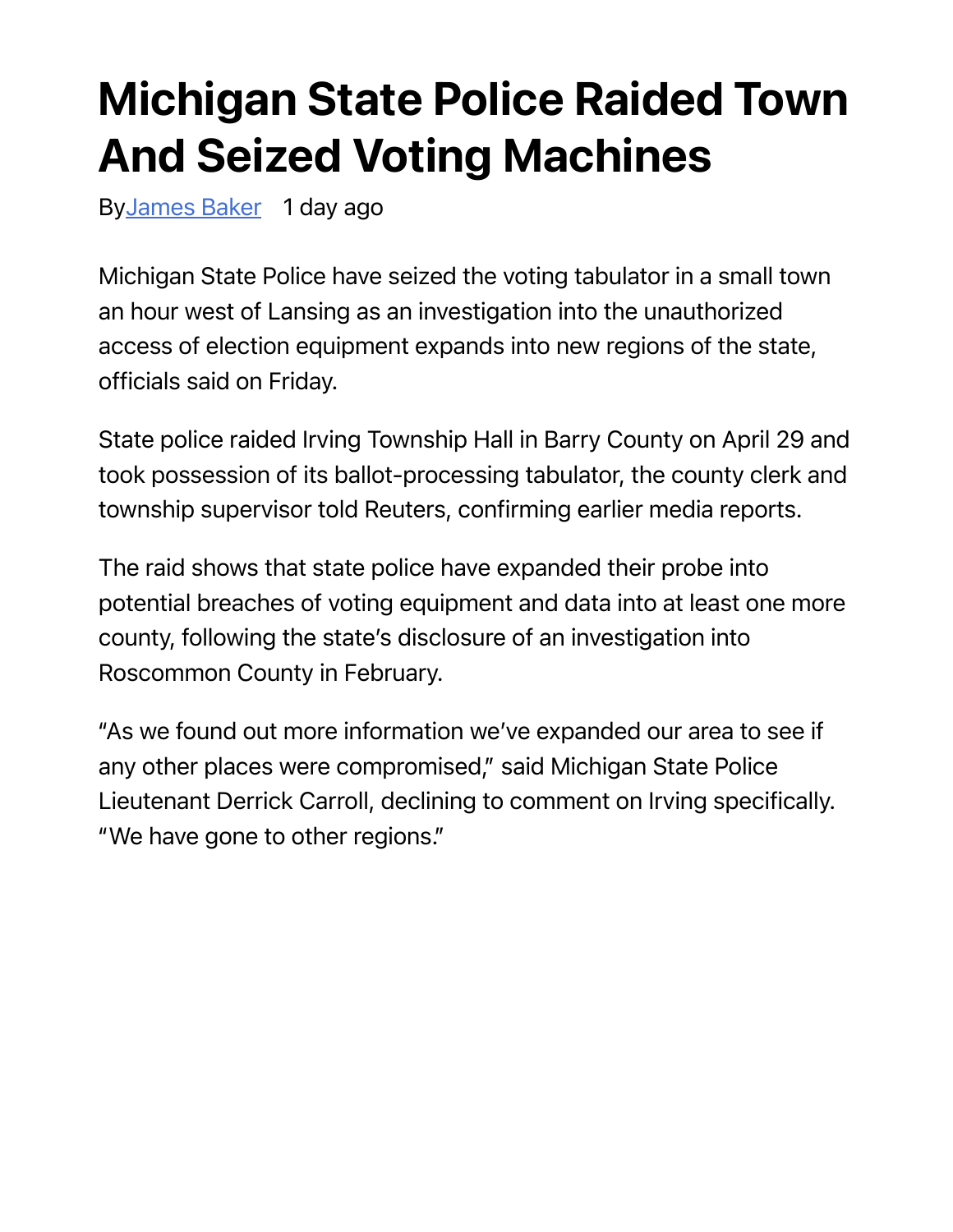## Irving Township Supervisor Jamie Knight said the state police and office of Attorney General Dana Nessel seized the town's tabulator "pursuant to a search warrant" last Friday.

"The Township intends to fully cooperate with law enforcement, and the Township attorneys have been in contact with the Michigan State Police regarding this matter," Knight said in an emailed statement, declining further comment.

The seizure adds to the tally of potential voting equipment breaches. Last week, Reuters reported on eight known attempts to gain unauthorized access to voting systems in five U.S. states since the 2020 election, all involving local Republican officeholders or party activists who have promoted former President Donald Trump's false claims about voter fraud or conspiracy theories about rigged voting machines.

Michigan State Police expand probe into post-2020 voting systems breaches https://t.co/BJTzxPcvks pic.twitter.com/AkJ5ZT6ruF

— Reuters (@Reuters) May 6, 2022

The Michigan investigation was launched at the request of Secretary of State Jocelyn Benson, who in February disclosed that an unauthorized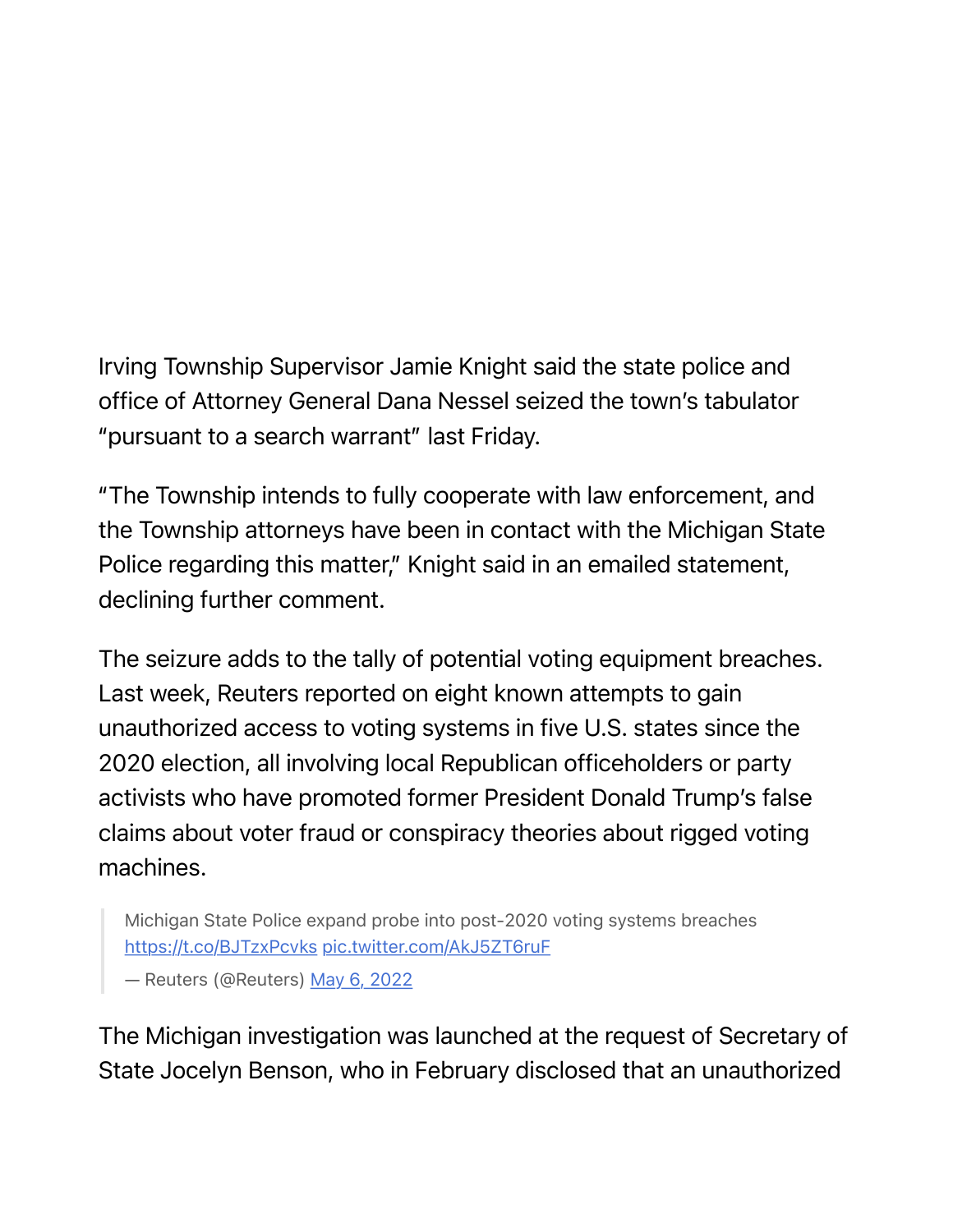party had "allegedly gained inappropriate access to tabulation machines and data drives used in Richfield Township and Roscommon County" without providing details.

Benson's office also mentioned how a third party also accessed Dominion Voting Systems vote tabulators in Antrim County in December 2020 following a court order, referring to a so-called forensic audit conducted as part of a now-dismissed 2020 election lawsuit in the rural northern Michigan county, "and then used the data it found to generate a report falsely claiming election fraud."

The ensuing report, Benson's office said, "was thoroughly debunked by multiple election experts but not before it was cited as the reason for the federal government to seize tabulation machines in a draft executive order of former President Donald Trump. Another submission in the same case in Antrim County claimed to include an image from an Election Systems and Software tabulator, the vendor that provides tabulators to all Roscommon County jurisdictions."

Benson, a Democrat, wrote a letter to the House committee investigating the Capitol riot raising the prospect that the controversial analysis of Dominion machines was instrumental to Trump's claims of widespread fraud and challenges to the results of the contest.

Antrim County prosecutor James Rossiter told the *Washington Post* in a report published Feb. 9 that he declined a request by Rudy Giuliani and other legal advisers to Trump to seize and share his county's voting machines. "I said, 'I can't just say [to] give them here.' We don't have that magical power to just demand things as prosecutors. You need probable cause," Rossiter said. Giuliani's attorney said his client declined to comment on the report.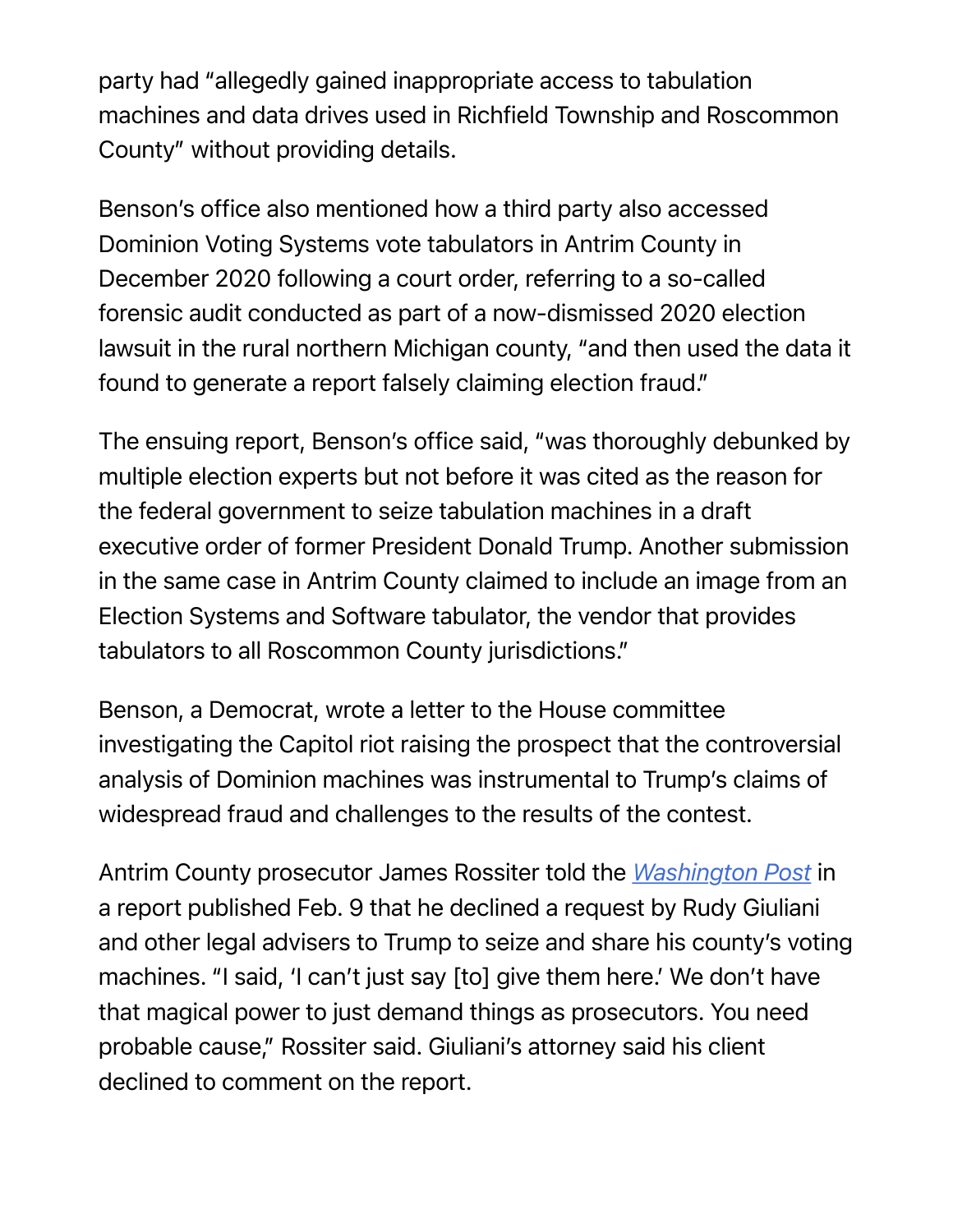Trump touted the Antrim County lawsuit as recently as last month in a telephone town hall event for Matthew DePerno, a 2022 Republican candidate in the race for Michigan attorney general who spearheaded the 2020 litigation. "The mistake had to be corrected," Trump said. "We caught them. And they said, 'Well, we made a little mistake.' It wasn't a mistake at all. It was being caught."

DePerno was picked to receive the Michigan Republican Party's endorsement at the state GOP convention last month. Kristina Karamo, another Trump-backed candidate who is running for Michigan secretary of state, was also endorsed.

DePerno became the face of the battle against officials over election results in Antrim County, a jurisdiction in northern Michigan with about 23,000 residents, in a lawsuit that initially focused on a local marijuana retailer proposal. He and his client, Antrim County resident William Bailey, alleged that the county voting machines were hacked, changing the votes, spurred on by the results initially showing President Joe Biden winning the race. But tabulation errors were quickly discovered, and once rectified, Trump was shown to be the victor.

State and county officials have blamed human error, a failure to update software properly across the county, for the mishap. The case was dismissed last year by 13th Circuit Judge Kevin Elsenheimer after the plaintiffs were allowed to proceed with a "forensic audit" of the Dominion Voting Systems machines in the county on Dec. 6, 2020. Dominion CEO John Poulos blasted the report, which claimed there was an error rate of 68.05%, in a hearing with Michigan lawmakers, testifying that the findings were "categorically false" and released by a "biased group." His company has filed multiple defamation lawsuits since the 2020 election.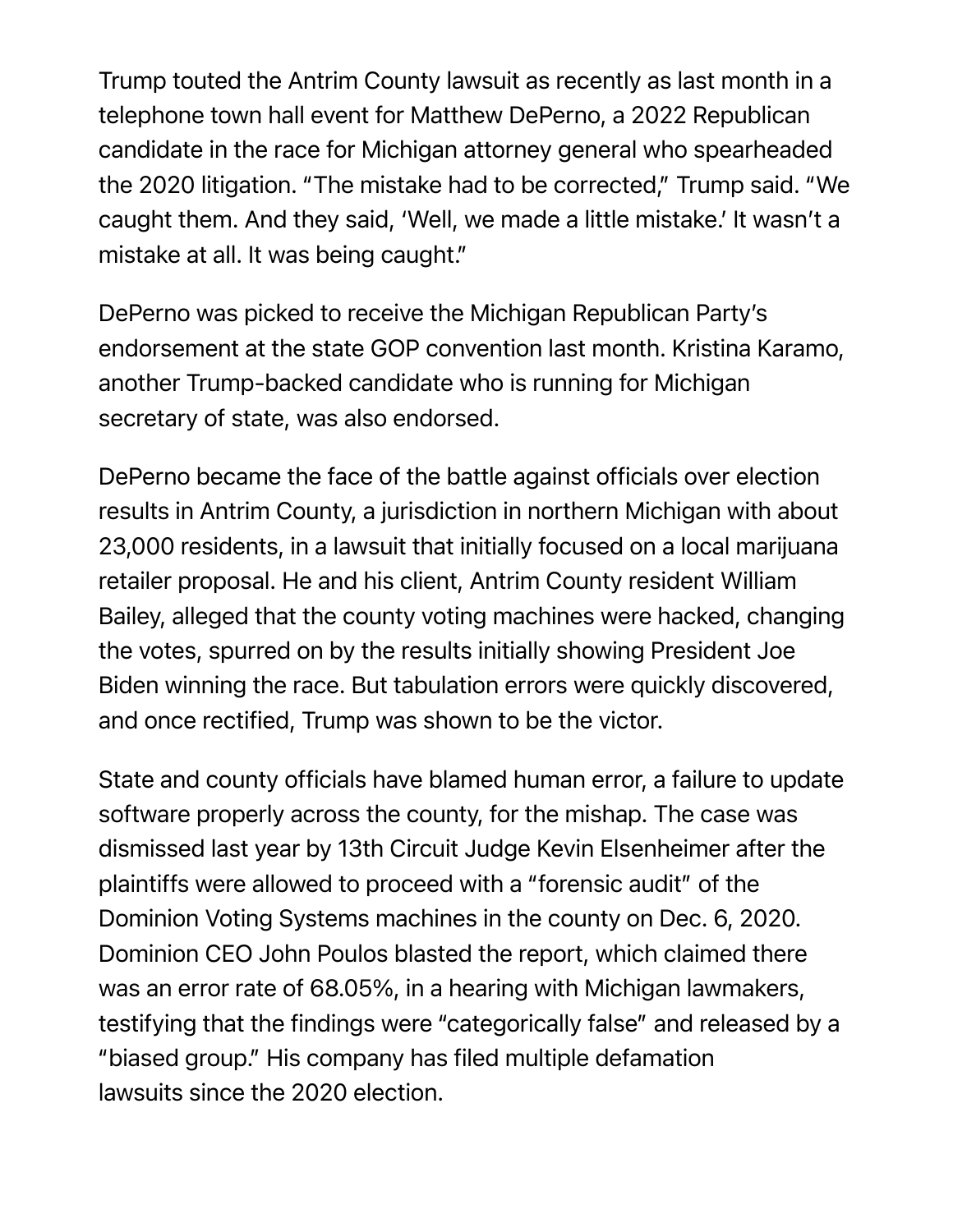DePerno's lawsuit wasn't quite dead after he appealed, and arguments were made last month in court about whether there was a need for more audits. However, a Michigan Court of Appeals rejected the appeal. "There are no allegations in the complaint to support that the purported irregularities in Antrim County 'might have affected the outcome' of the presidential election, as the cited case law clearly requires," the opinion said in part. The appeals court panel also said it "will not reverse a trial court's decision when it reaches the right result, even if for the wrong reason," expressing disagreement with Elsenheimer's declaration that the claims in the case were moot, a point DePerno noted in signaling he plans to stick with the litigation.

"I appreciate the appeals court agreeing that the lower court erred and look forward to taking this fight to the state Supreme Court. I will continue to fight for election integrity at the highest levels and that includes as attorney general of Michigan," DePerno said in a statement.

Benson made the Roscommon County inquiry request in the same week the Cybersecurity and Infrastructure Security Agency, an arm of the Department of Homeland Security, said it was reviewing a report on alleged vulnerabilities in Georgia's voting equipment, also of the Dominion variety. CISA asked a judge in a Georgia election case to hold off on ordering the release of the report, which could have implications for election technology used in states across the country, until it completes its review.

J. Alex Halderman, a professor of computer science and engineering at the University of Michigan, wrote a report released by the Michigan Department of State arguing that human error led to early tabulation errors in Antrim County in the 2020 election. Although Halderman acknowledged vulnerabilities in the election technology, he stressed